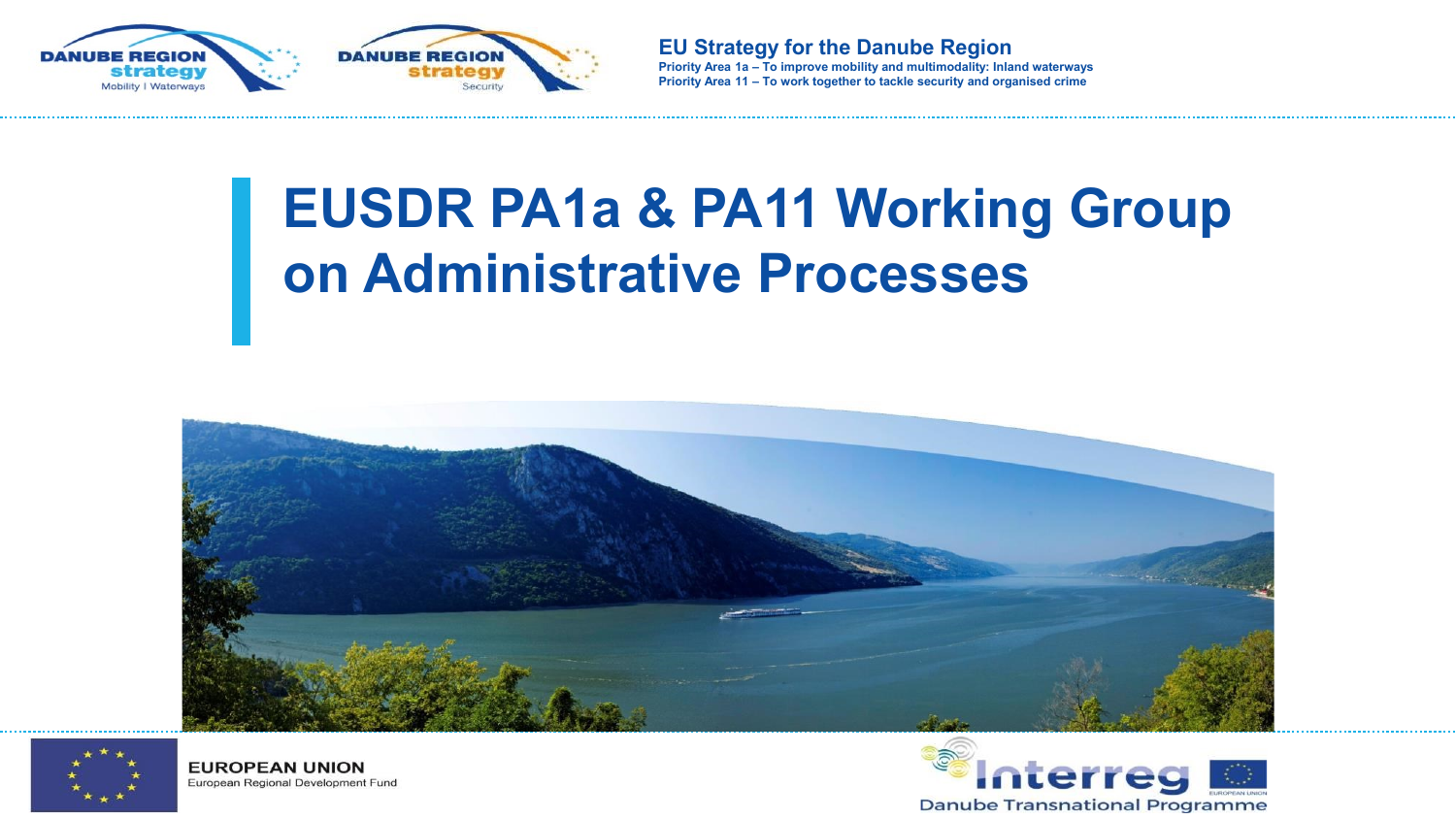

## **Challenges for shipping companies**



Waiting times

Intransparent processes

Multiple control forms

Time-consuming reporting processes

**Quick wins are not feasible** → ✓ **Find targeted solution to tackle each problem**



**EUROPEAN UNION** European Regional Development Fund

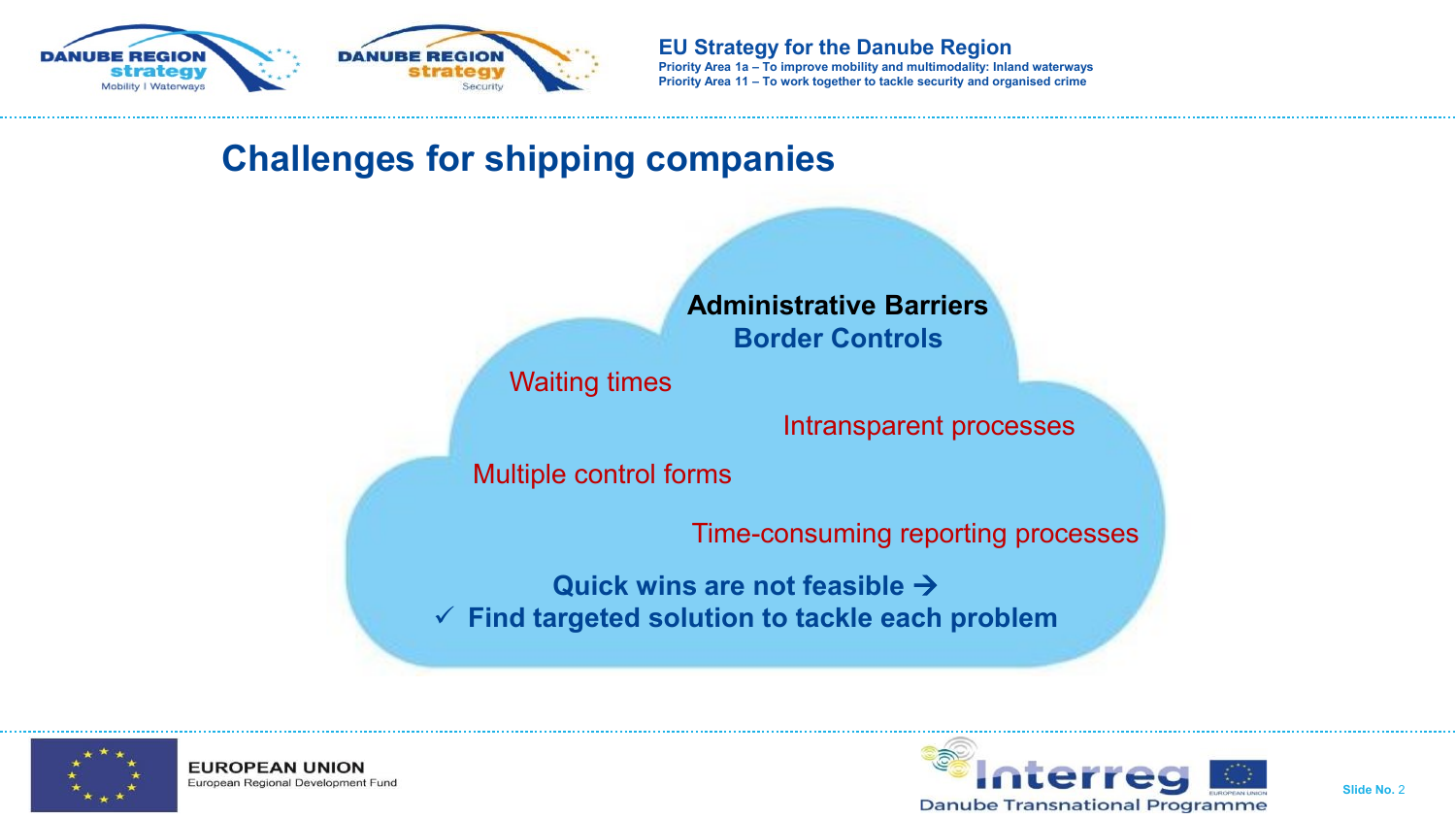

#### **Joint Working Group on Administrative Processes**

- **Priority Area 1a Inland waterways**, uniting stakeholders of the shipping industry and public waterway administrations
- **Priority Area 11 Security, uniting security-related public entities, including** border control authorities,
- ✓ Started in 2013 in the frame of the **European Strategy for the Danube Region**
- $\checkmark$  Combined know-how and expertise of stakeholders to improve administrative processes (**bottom-up-approach**)
- $\checkmark$  With many successful outcomes until today





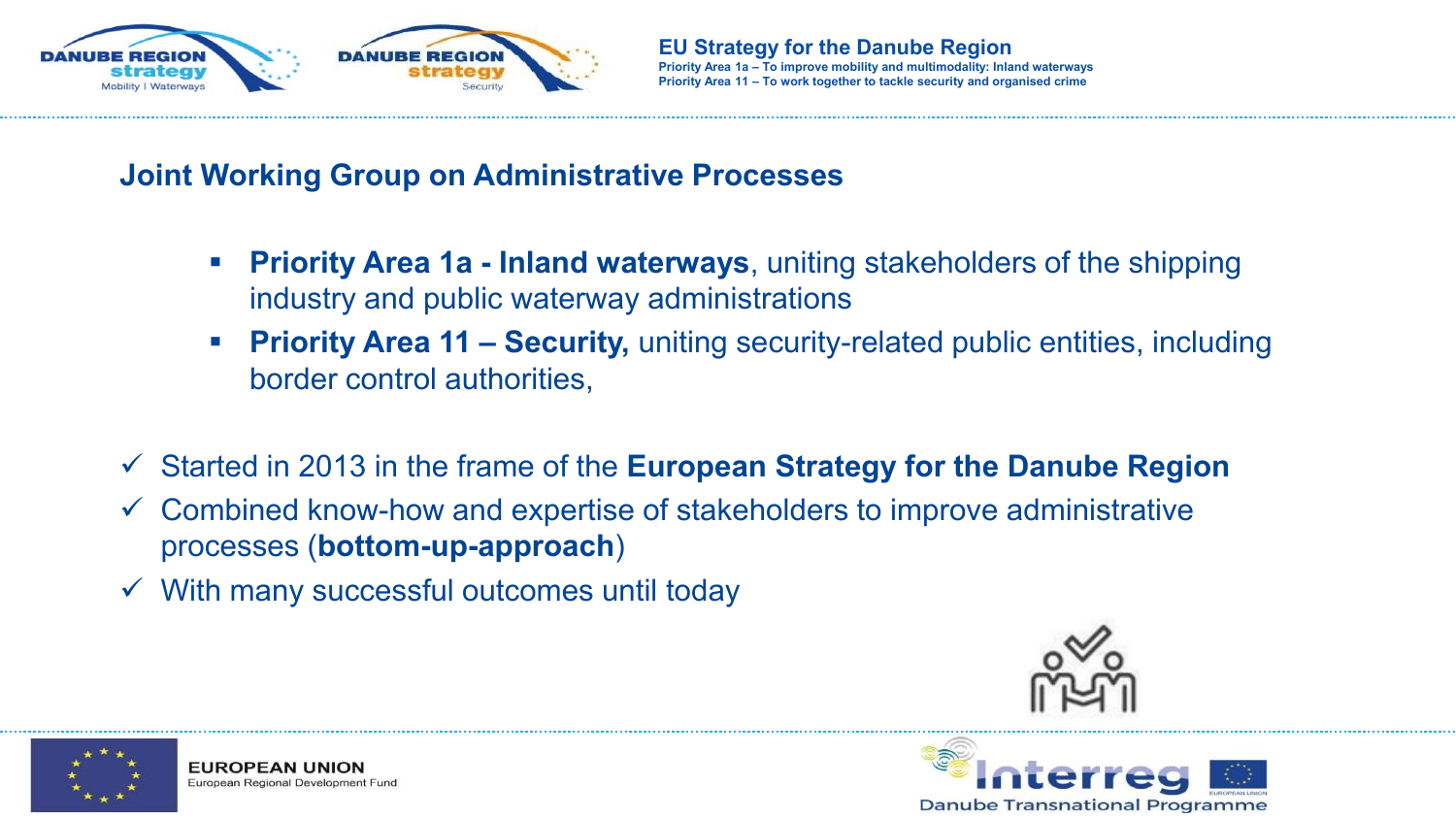

**EU Strategy for the Danube Region**

**Priority Area 1a – To improve mobility and multimodality: Inland waterways Priority Area 11 – To work together to tackle security and organised crime**

**Danube Transnational Programme** 

#### **Our Success Stories:**



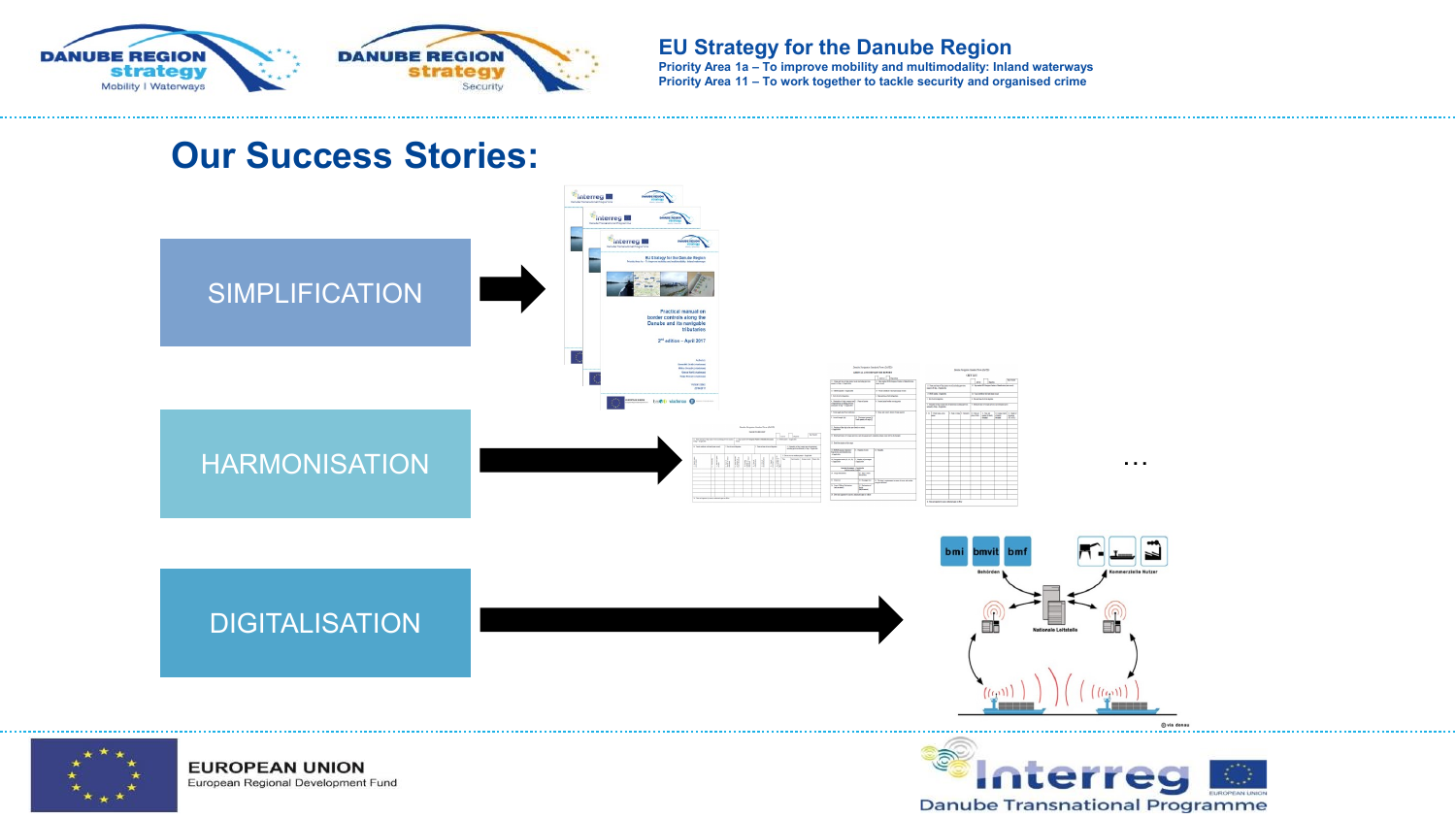

### **Practical manual on border controls**

#### Compact information on border control procedures

- $\checkmark$  Information about control points and necessary steps the ship crews have to undergo (e.g. forms, procedures, responsibilities)
- ✓ Contents of [Practical Manual on Border Controls:](https://navigation.danube-region.eu/working-groups/wg-6-administrative-processes/)
	- one chapter per country
	- **EXEDENT Information on specific border control points (opening hours,** contact information of control authorities, place of controls etc.) and
	- steps of the control process including requested forms



**EUROPEAN UNIO** European Regional Development Fund



SIMPLIFICATION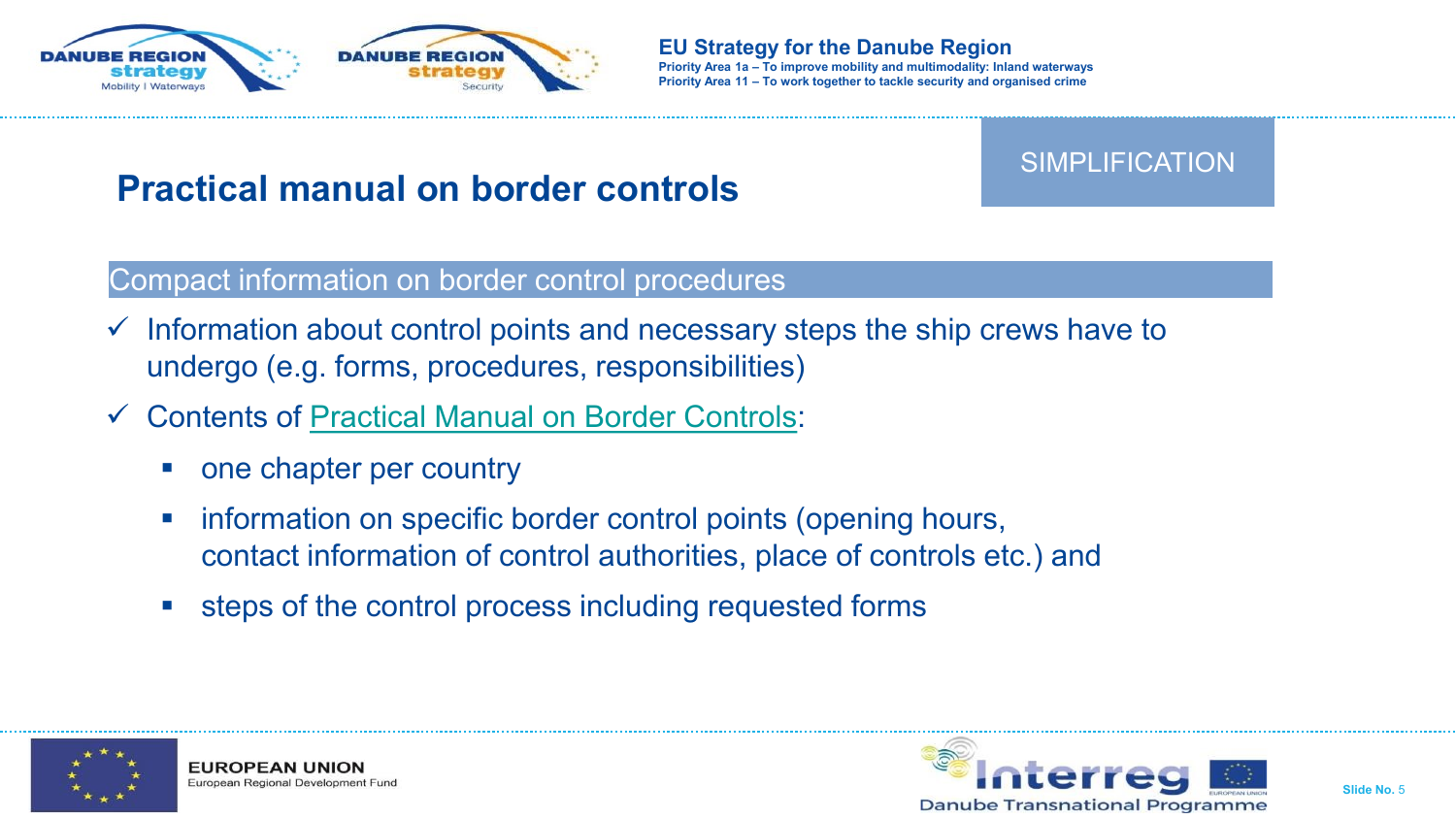



## **Internationally standardized border control forms: DAVID (Danube Navigation Standard Forms)**

#### Reducing the number of border control forms along the Danube

- $\checkmark$  Harmonised data fields and formats in multi-language version
- $\checkmark$  Step-wise replacement of the three most commonly used border control forms
	- **Arrival & Departure Reports**
	- Crew Lists
	- **Passenger Lists**
- $\checkmark$  at Schengen external borders and outside the Schengen area



**HARMONISATION** 



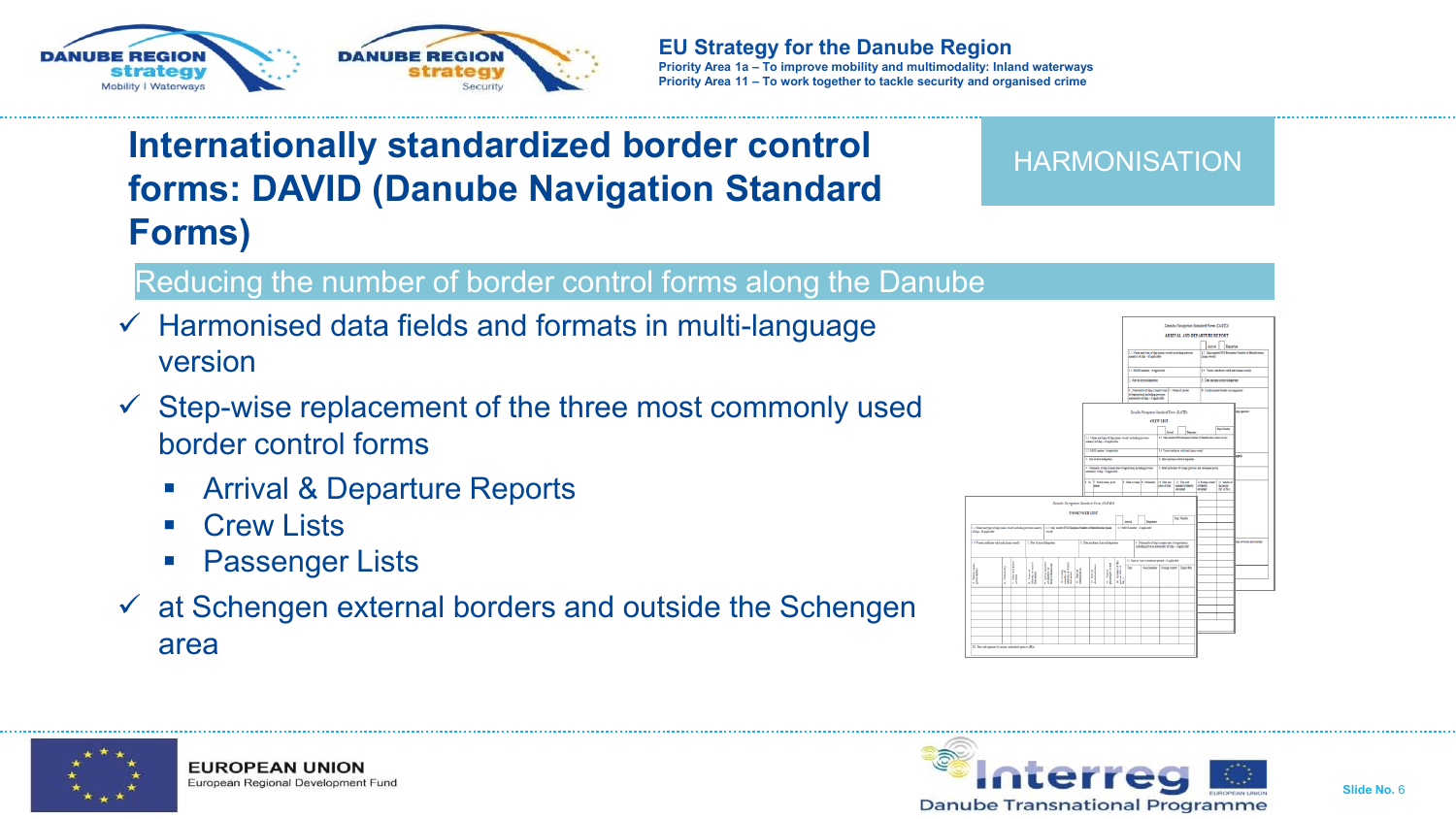

## **1. Phase: Introduction of DAVID forms**



Hungary, Croatia and Serbia introduced the DAVID forms in 2020.



**EUROPEAN UNION** European Regional Development Fund

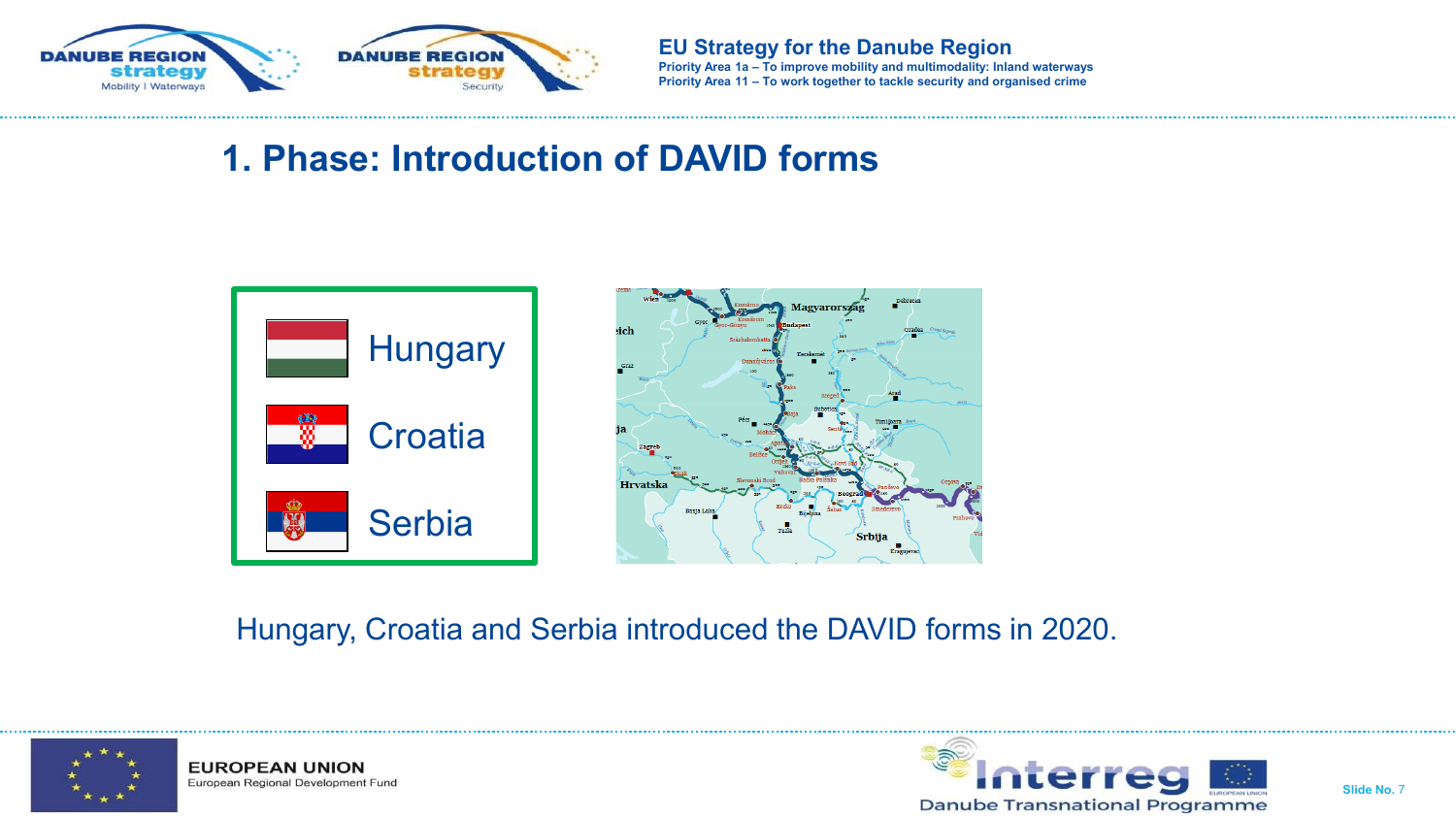

## **2. Phase: Introduction of DAVID forms**



- Bulgaria and Ukraine introduced the DAVID forms in 2020.
- Introduction in Romania and the Republic of Moldova under preparation



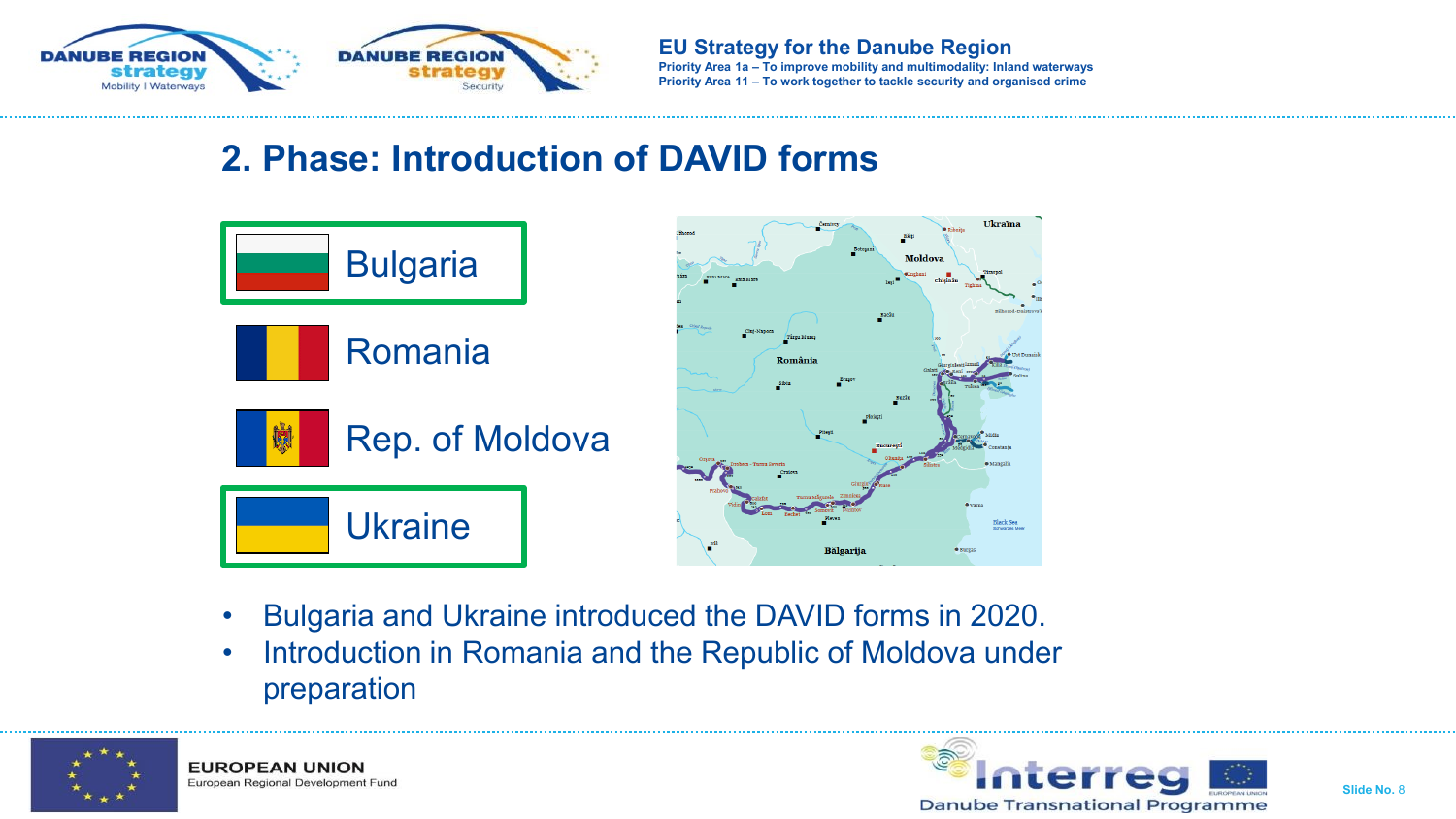



## **Digitalisation of DAVID forms (DAVID Creator)**



#### DIGITALISATION

- $\checkmark$  Further reduces administrative efforts for ship crews and dispatchers Time-savings
- Simple, digital creation and completion of DAVID forms in [DoRIS Portal](https://portal.doris-info.at/IRIS_WEB/) *(portal for electronic reporting)*
- Possibility to create templates including pre-filled basic information (e.g.: ship name, ENI number)
- The navigation within the portal is available in all Danube languages
- Free-of-charge
- Register under: [DoRIS-Info@viadonau.org](mailto:doris-info@viadonau.org)



**EUROPEAN UNION** European Regional Development Fund

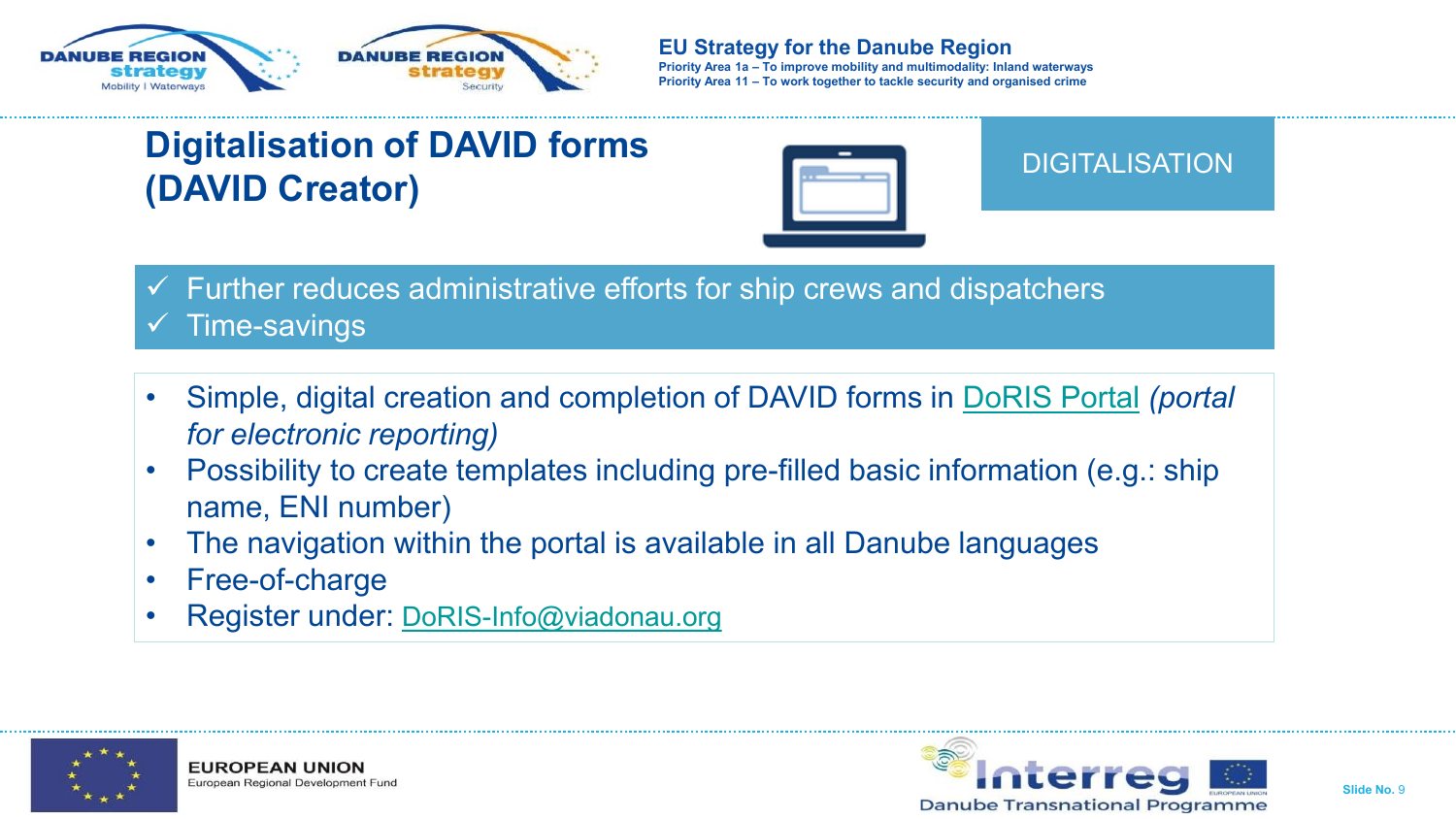

## **The journey continues - future steps to improve administrative processes**

- Comprehensive digitalisation of DAVID forms in [RIS COMEX](https://www.riscomex.eu/) Project
	- $\checkmark$  Enables all steps from the creation of (DAVID) forms to their submission to control authorities
- Facilitate time management in connection with border controls

- ✓Improved plannability and predictability
- ✓Increased efficiency and reliability along the logistics chain and for cruise ships